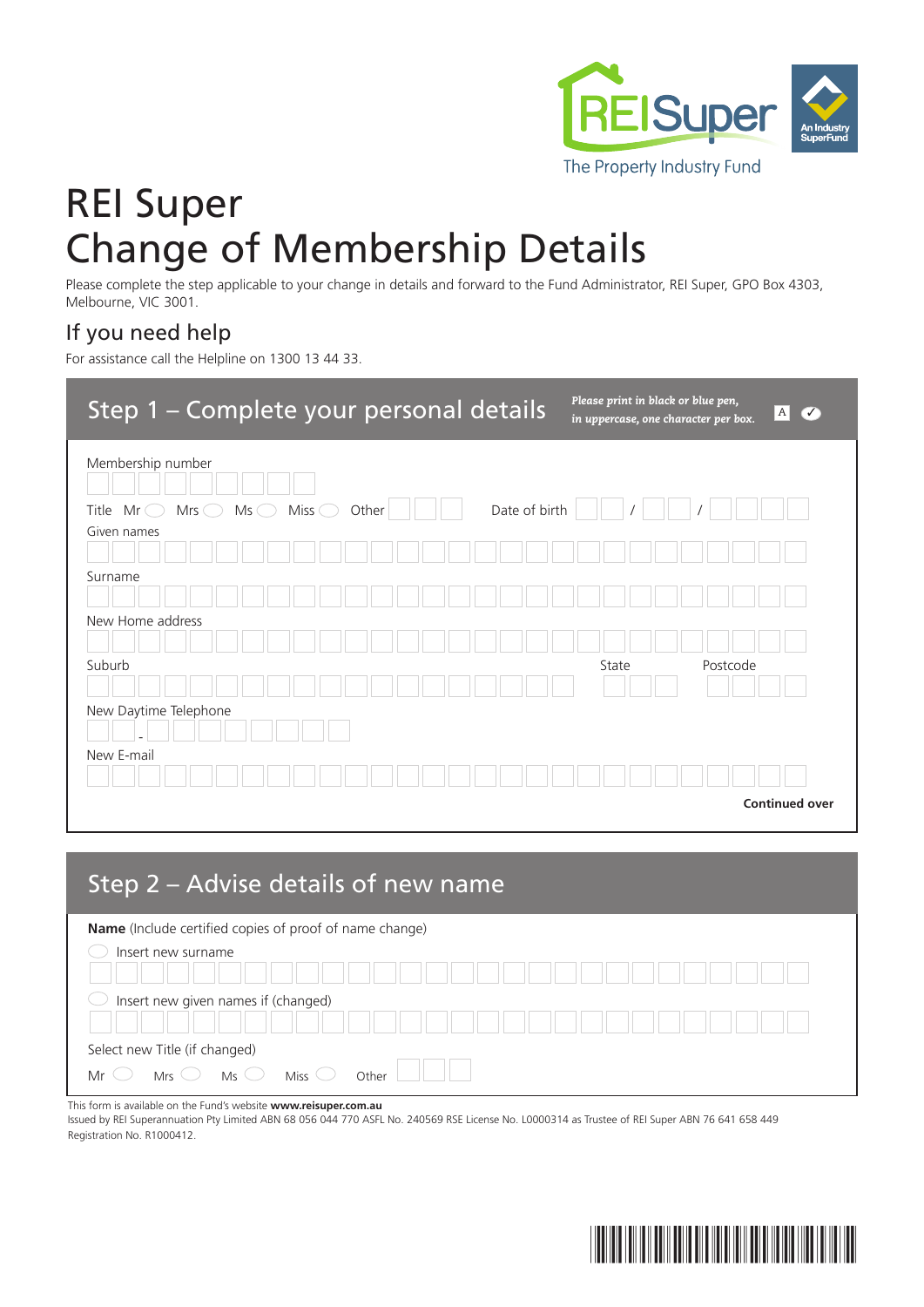# Step 3 – Change of Nominated Dependants

Please change my Nomination of Dependants. If I die while a member of the Fund I ask for my benefit to be paid to the dependent(s) listed below. If I sign this form without nominating a beneficiary, this indicated that I wish my benefit to be paid to my estate.

| Name                 |                                                  |               |
|----------------------|--------------------------------------------------|---------------|
|                      |                                                  |               |
|                      |                                                  |               |
| Relationship to you* | Proportion of payout                             | $\%$          |
| Name                 |                                                  |               |
|                      |                                                  |               |
|                      |                                                  |               |
| Relationship to you* | Proportion of payout                             | $\%$          |
| Name                 |                                                  |               |
|                      |                                                  |               |
|                      |                                                  |               |
| Relationship to you* | Proportion of payout                             | $\%$          |
| Name                 |                                                  |               |
|                      |                                                  |               |
|                      |                                                  |               |
|                      |                                                  |               |
| Relationship to you* | Proportion of payout                             | $\frac{0}{0}$ |
| Name                 |                                                  |               |
|                      |                                                  |               |
|                      |                                                  |               |
| Relationship to you* | Proportion of payout                             | $\frac{0}{0}$ |
|                      | $\mathbf 0$<br>$\mathbf{0}$<br>1<br><b>Total</b> | $\%$          |

# Step 4 – Work Declaration

I am employed as follows: Please tick(√ ) one box only:

Full-time (more than 15 hours per week)

Part-time (less than 15 hours per week)

I do not have an on-going contract of employment. I am engaged as required/as temporary staff/Casual.